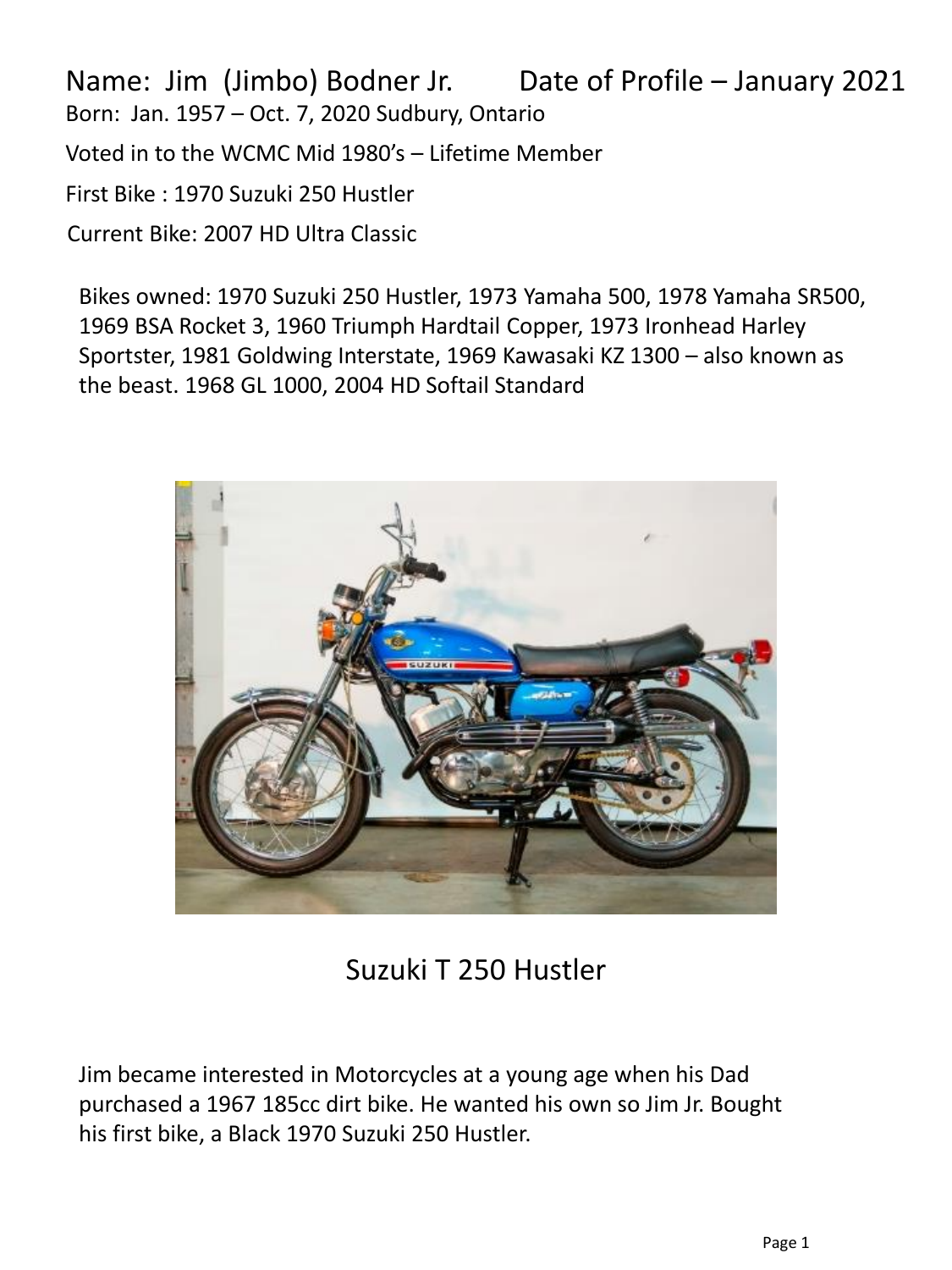

## Jim with his 2007 HD Ultra Classic owned since new.

Jim was with another club before joining the Welland County Motorcycle Club looking for a more structured club and the opportunity of making new friends with the same interests.

Jim, was a life long rider and motorcycle enthusiast constantly involved in local riding and charity events including organizing the original B.R.O. cover the kids run in St. Catharines. Jim would try to take advantage of every run and event the club planned. Jim was always proud of our club and helped shape it to what it is today.

Three generations of the Bodner family have joined and stayed in the WCMC with Father, Jim Bodner Sr., son Jim Bodner Jr. and Jim Jr.'s son Stephen Bodner also in the club.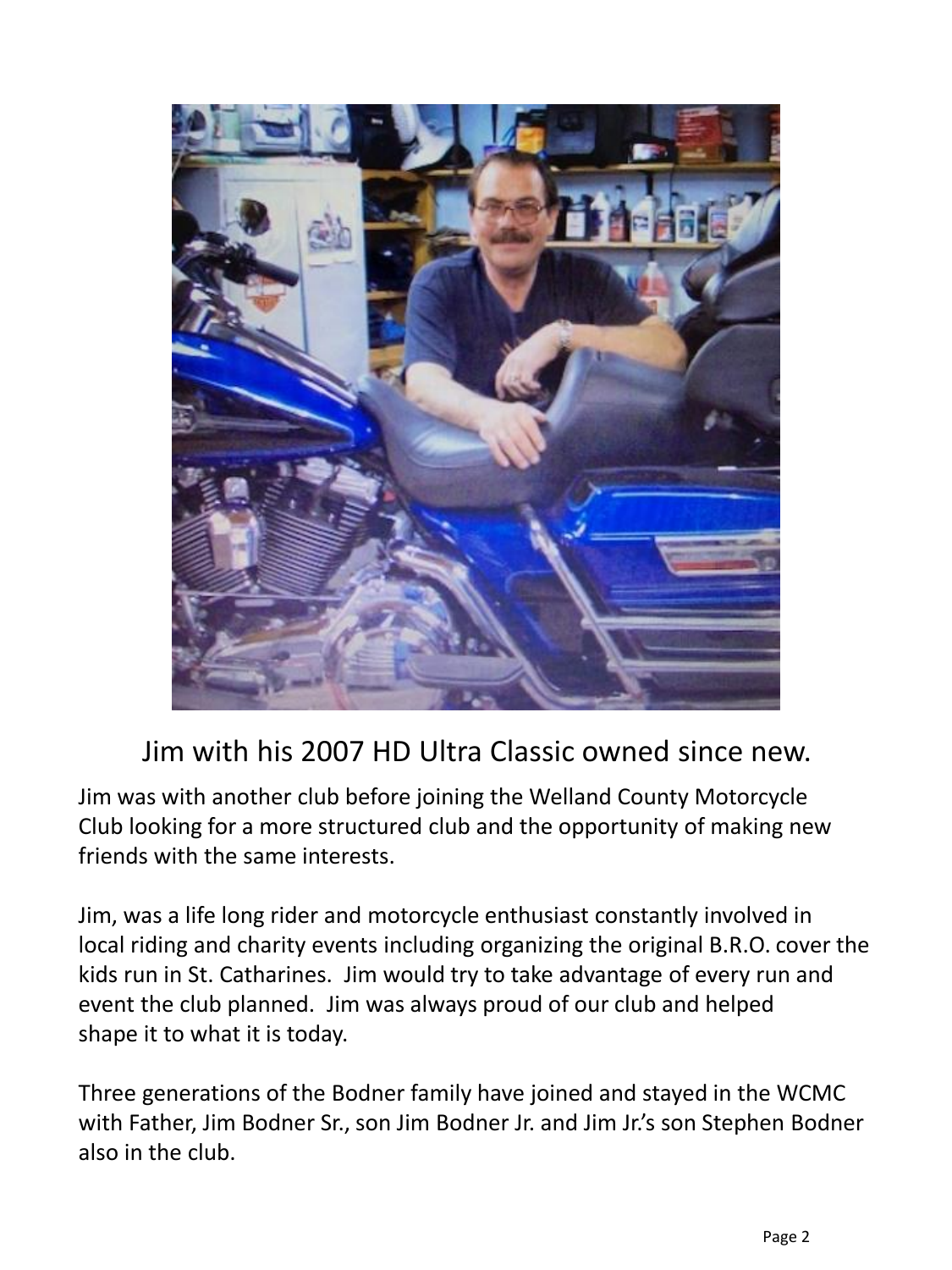



Jim in the Garage Jim with the bike he bought in Huntsvile

Jim spent 44 years in and around the Automotive Collision Industry as a painter and appraiser. Needless to say he painted his own bikes and was always accommodating to painting other club members bikes. If you saw the garage lights on Jim was likely there with some regulars on a Friday night having a good time.

While Jim was on a trip to my Muskoka Cottage, his old bike was acting up so he went into a local dealer in Huntsville to buy some fuses and walked out with a big grin, a handful of fuses and a Brand New Harley Davidson Motorcycle. That's just the kind of guy he was.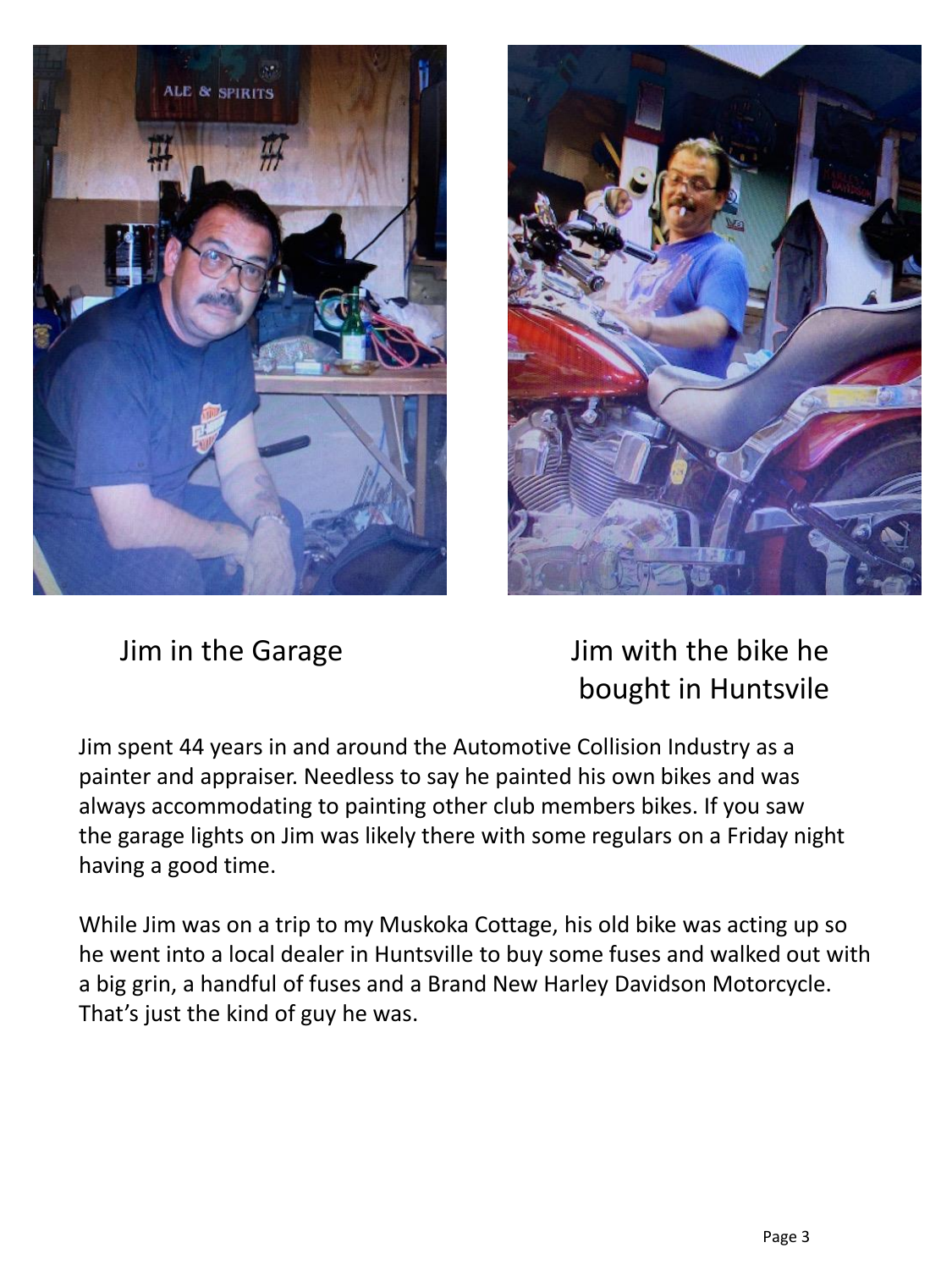

## Jim with his Iron Head Sportster



Jim with his Goldwing